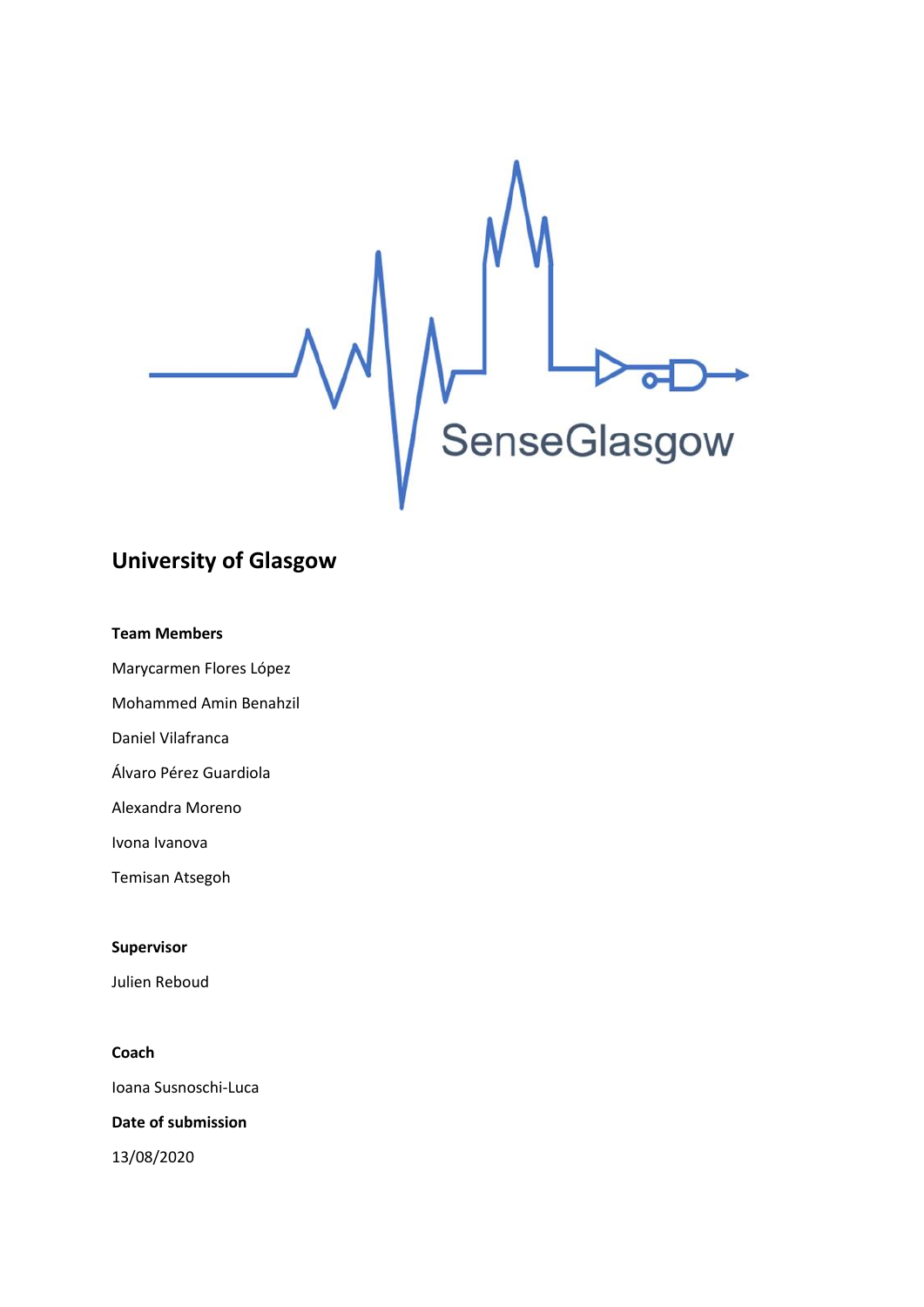#### **Summary for the SensUs website**

SenseGlasgow is developing a biosensor that is turning things around. The toxicity of VPA is linked how it is broken down in the liver of patients and SenseGlasgow is using that same process to measure the amount of VPA circulating in blood. To ensure the sensor only measures VPA and not other components present in the blood, the device uses antibodies specific to VPA tocapture the molecule on microbeads, before performing the measurement using an electrical signal. The electrical signal is generated by the reaction with a human P450 enzymeCYP2C9 that is immobilised on a metal electrode. The reaction is the same that happens in the body and generates 2 electrons. Instead of being lost in liver cells in the body, these electrons are stolen by the electrode, going into a read-out circuit. When The sensor is controlled by our phone app Valprosense, which makes monitoringValproate levels easier and faster, leading to reassured patients, leading more comfortable lives.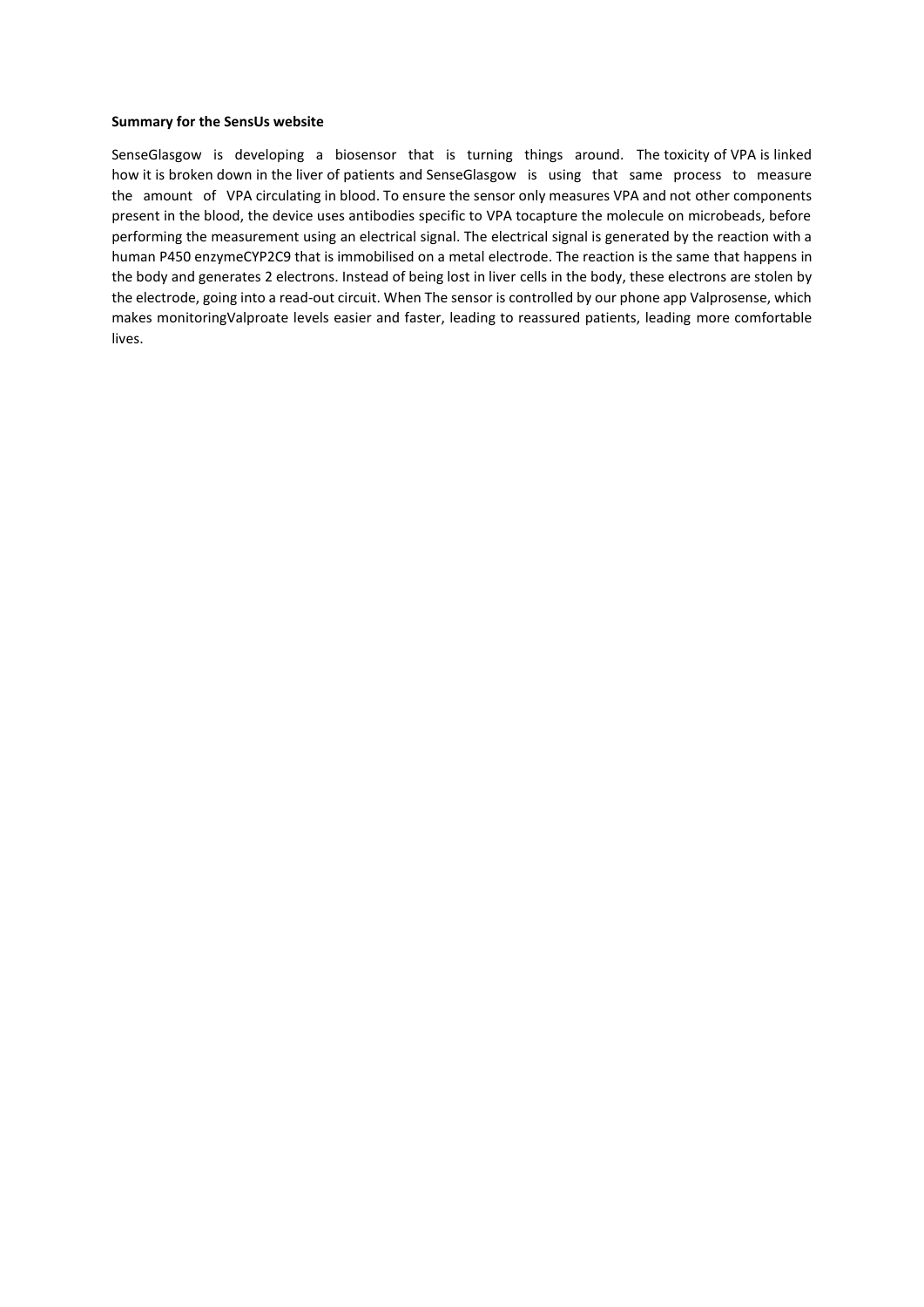#### **Biosensor system and assay**

The principle for quantification of this biosensor is that the consumption of electrons by the P450 Enzyme CYP2C9 catalytic cycle is modulated by the available concentration of substrate when  $O_2$  and electron saturation is achieved. VPA in the sample is immobilised in the sample chamber, and a separate known quantity of Valproate is used to indirectly measure the initial sample concentration through the reaction described above.

#### **Molecular recognition and assay reagents**

VPA molecules present in the sample can be captured anti-VPA monoclonal antibodies (Mabs) immobilised on protein G-coated beads. By using a magnet, beads are concentrated at the bottom of the chamber, and unbound molecules are washed away. Constant amount of stored VPA (sVPA) is added to bind to remaining antibody binding sites. Beads are concentrated at the bottom of the chamber, then unbound sVPA is pushed to the cytochrome chamber (Figure 1).



**Physical transduction**

#### CYP2C9-Electrode Biosensor for Blood Dose Monitoring

# *Direct Electron Transfer and Michaelis-Menten Equation*

Measuring the quantity of VPA via this enzyme reaction is possible with the direct electron transfer (DET) concept (proposed by Scheller *et al* as far back as 1977) utilising a gold (Au) electrode, as the Heme group from P450s can transfer electrons directly to and from an electrode surface (Schneider & Clark, 2013).

# *CYP2C9 Immobilisation to Au Electrode*

The immobilisation technique proposed for this biosensor was pioneered by Gannett *et al* in 2006 and consists of covalently binding CYP2C9 to a self-assembled monolayer (SAM) of 11-mercaptoundecanoic acid (MUA), an organic acid with alkane-thiol tails, via a lysine residue in the enzyme's N-terminus. This methodology was chosen as it is largely uncomplicated and requires only the use of widely-available reagents and equipment, while still successfully overcoming both steric and orientation issues common to P450 enzyme immobilisation. This SAM is attached to the electrode surface with octane thiol according to methodology by Gannett *et al* (2006).

# *CYP2C9-MUA/OT-Au Immobilisation and Electrocatalysis*

The chosen MUA-SAM immobilisation technique relies on a preferential binding of N-terminus lysine residues to MUA over protein-surface lysine residues. This preferential binding of the N-terminus may be due to the lower p*K*<sup>a</sup> of the N-terminus lysine and greater steric constraints affecting the surface lysine residues. Orientation of the heme group was confirmed with X-ray photoelectron spectroscopy *(Gannett et al, 2006)(Yang et al, 2009).*

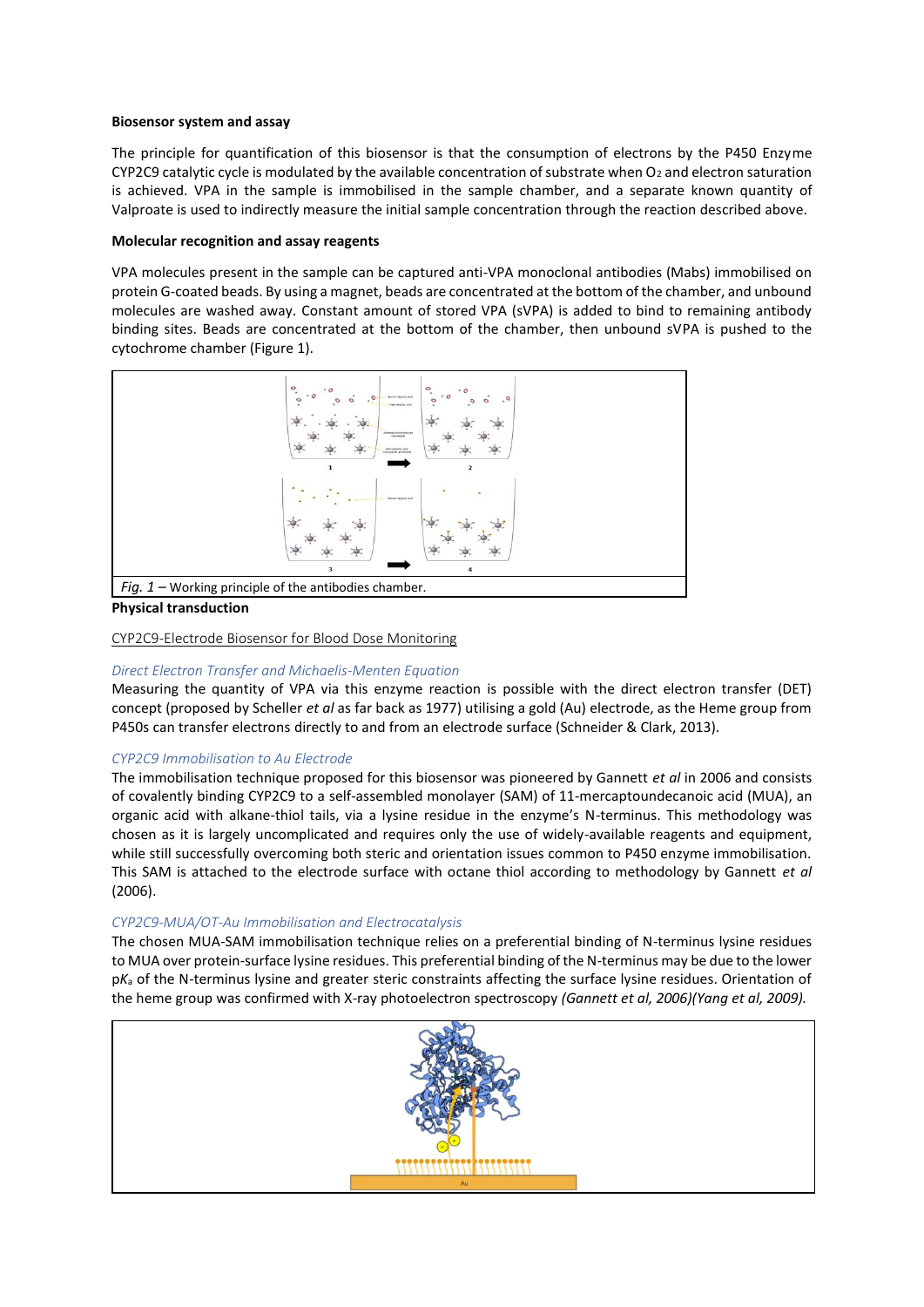*Fig. 2 – CYP2C9 bound to alkane-thiol branch of SAM on gold electrode. Heme group shown as stick-and-ball prosthetic group bound to SAM branch, creating a distance to electrode of 5.3nm. Two electrons transferred to Heme group shown*

# **Cartridge technology**

The cartridge can be seen in Figure 3. Its components are as follows:

Blisters: these are pressed on by actuators to push fluids through the chambers.

Sample chamber: the sample is inserted here. It contains antibodies that immobilise VPA molecules on the chamber surface. The waste substances from the sample are flushed into the waste chamber through the action on Blister 1.

Stored VPA chamber: this contains a known quantity of Valproate, which is pushed into the sample chamber through the action of Blister 1. This allows for the indirect measurement of the VPA concentration in the sample as described in the measuring process below.

Waste chamber: waste substances are flushed into this chamber through the action of Blister 1.

Reaction chamber: this chamber contains an enzyme-electrode complex that can measure the quantity of VPA present as described in the Measurement section. Non-immobilised VPA is pushed into this chamber through the action of Blister 2.



Flow gates: these are controlled by the actuators to direct the flow into the waste or reaction chambers.

**Reader instrument and user interaction**

The reader consists of wires that are connected to the detection electrodes. The 3 electrodes are connected to a breadboard where the signal is filtered by resistors (one for each electrode) the output current is connected into the analogue to digital converter integrated into the Arduino which is coded to use the Bluetooth module hc-05 and send a message to the users device specifying the valproate levels translated from the current measured. The message is read and interpreted by a phone app: 'Valprosense' which adds automatically the concentration measured to the VPA level tracker functionality.

The idea is that the patient turns on the Arduino system, then connects the electrodes (connected to the Arduino) with the cartridge, then the user gets a message interpreted automatically by the phone app. The user may add the measured concentrations manually or by Bluetooth messaging and the app automatically keeps track of this levels alerting if some abnormality appears. The app also includes a functionality for finding support for epilepsy and bipolar disorders as well as contacts from people that have worked or are working with VPA. As well as information on nearby clinicians that may give the attention a patient may need. The user Interface and functionalities can be seen in Appendix B.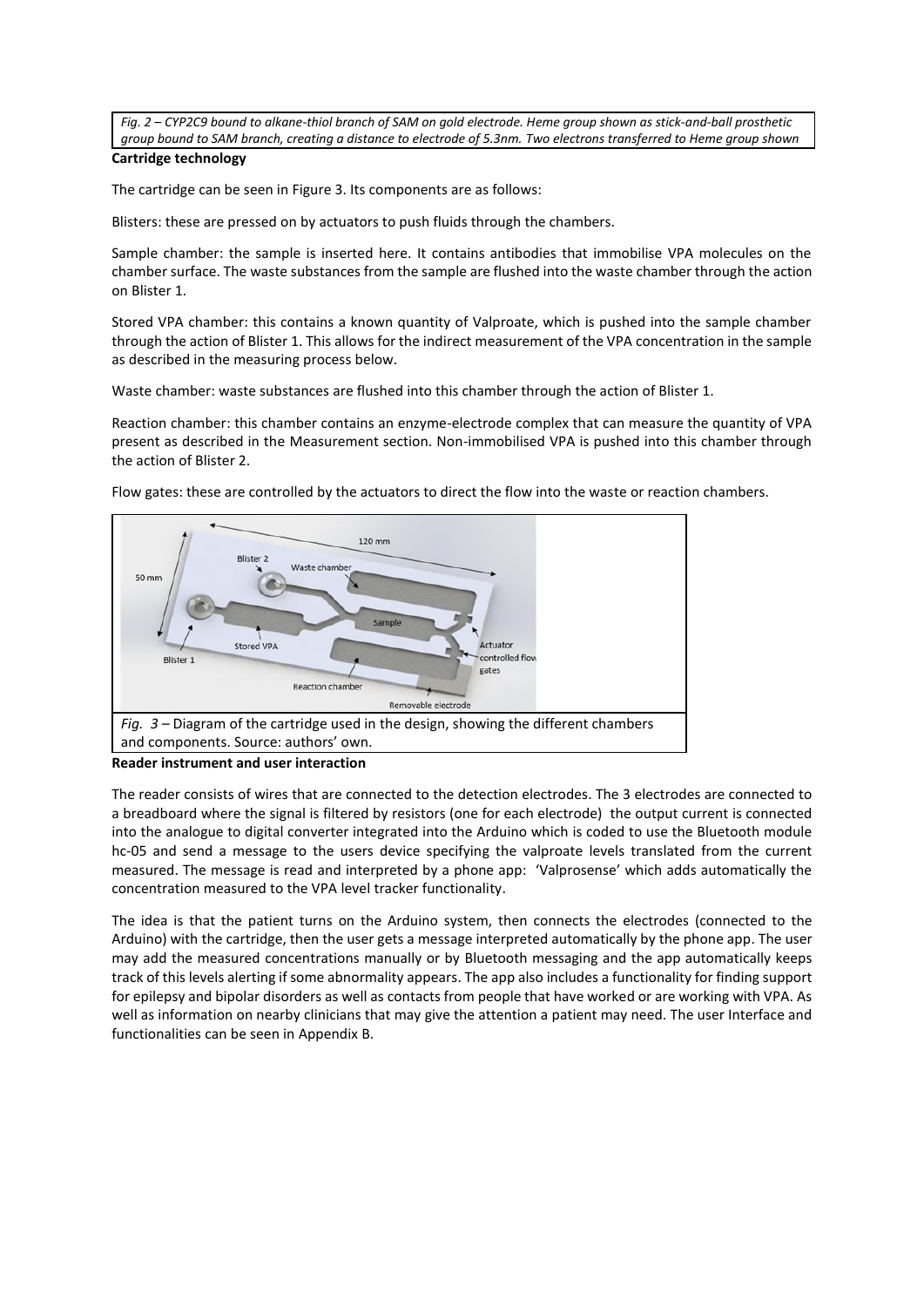# **Technological feasibility**

Due to their natural immunological function, Mabs are more selective than the other biorecognition elements nucleic acids/aptamers and MIPs, whose selectivity can be hindered by nonspecific electrostatic interactions and non-specific binding of analytes with similar structures (Morales and Halpern, 2018).

Microbeads allow the immobilisation of total number of Mabs molecules in the antibodies chamber ( $\approx$ 3cm<sup>3</sup>). Based on the dimension of a Mab (14.5 nm × 8.5 nm × 4.0) nm (Tan et al., 2015), the surface area of each Mab molecule is 34 to 123.25 nm<sup>2</sup> depending on predominant orientation of Mabs (Figure 4).



As for 1.25x10<sup>16</sup> molecules of Mabs, total surface area is  $42.5 - 154.06$  x10<sup>16</sup> nm2 or  $42.5 - 154.06$  x10<sup>2</sup> cm<sup>2</sup>. Whereas the base of the antibodies chamber has a surface area of 3  $\text{cm}^2$ .

By using magnetic beads of  $1\mu$ m in diameter (or 3.14×106nm<sup>2</sup>), 1.25x10<sup>16</sup> molecules of Mabs can be immobilised on 1.04x10<sup>10</sup> to 3.75x10<sup>10</sup> beads, which is equivalent to a volume of 5.45x10<sup>18</sup> to 19.65x10<sup>18</sup> nm<sup>3</sup>, 5.45 to 19.65 mm<sup>3</sup>, or 5.45 to 19.65  $\mu$ L.

In order to use  $1.04x10^{10}$  beads only, which equates 5.45  $\mu$ L, the orientation of Mabs must be predominantly end-on (**s**ee Figure 4).

Affinity-based immobilisation strategies allow an orientation-specific immobilization of Mabs on solid supports. Out of these, Fc region binding protein G can allow End-on orientation and increase Mabs loading on immobilisation surface much more efficiently (Figure 5) (Tsekenis et al., 2019; Makaraviciute and Ramanaviciene, 2013; Huy et al., 2011).



Below is a detailed description of the measuring process within the cartridge:

- 1. The sample is inserted into the sample chamber via a one-way valve. This chamber contains the antibodies that detect and immobilise Valproate.
- 2. An actuator pushes on Blister 1 and closes the flow gate by the reaction chamber. This pushes the stored Valproate into the sample chamber, and the waste substances from the sample chamber into the waste chamber.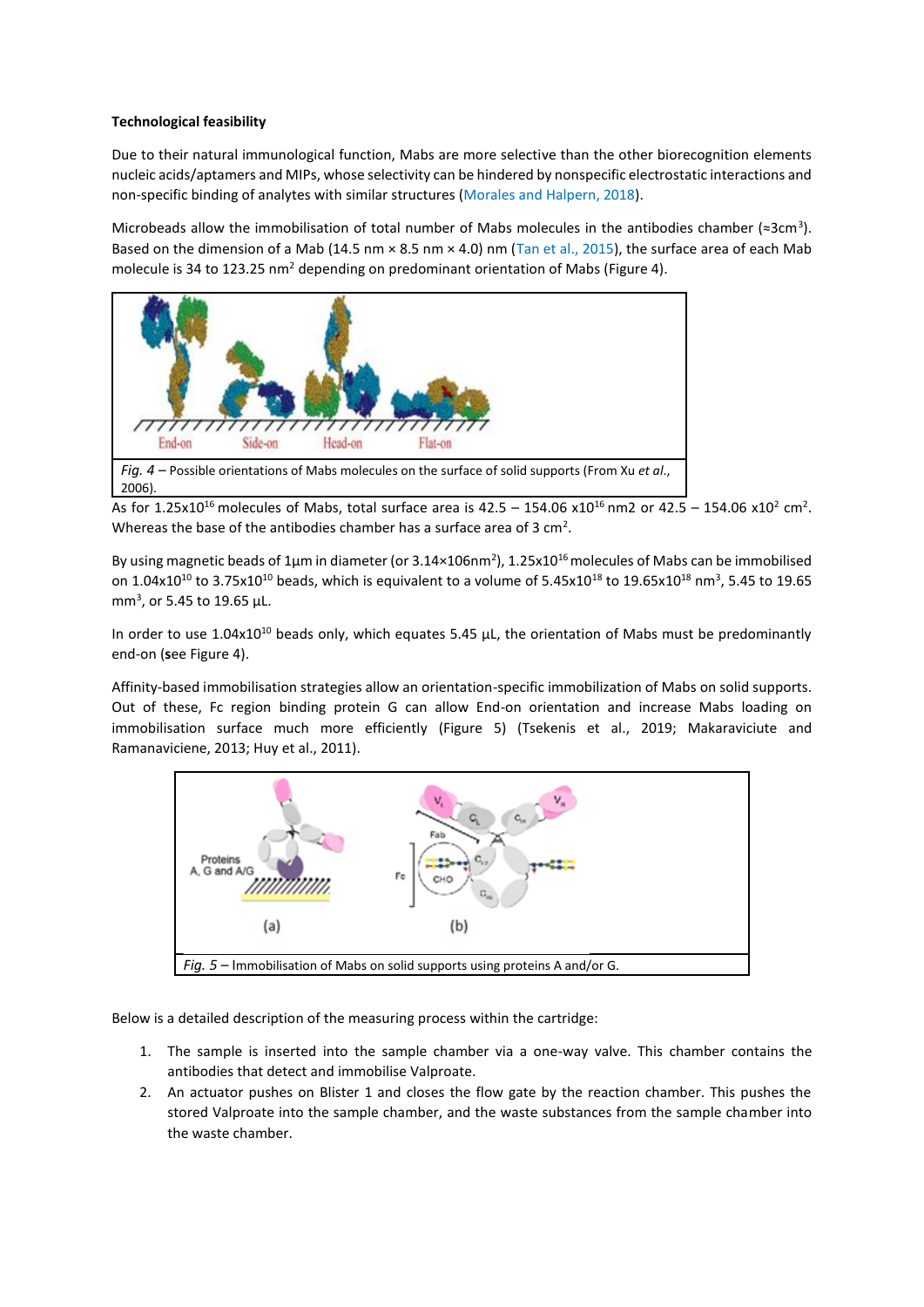- 3. Some stored Valproate molecules are immobilised by any antibodies that are not already holding a Valproate molecule from the sample. Once the antibodies are saturated, the remaining Valproate can be used to determine the initial concentration in the sample.
- 4. An actuator pushes on Blister 2 and closes the flow gate by the waste chamber. This will push the nonimmobilised Valproate into the reaction chamber, where the enzyme-electrode complex can quantify the amount of Valproate that was not trapped by the antibodies.
- 5. Since the number of antibodies and the concentration of the stored Valproate are known, the number of Valproate molecules in the sample can be calculated using the following equation:

$$
n_{VPA\ (sample)} = n_{antibodies} - (n_{VPA\ (stored)} - n_{VPA\ (detected)})
$$

#### **Feasibility of Physical Transduction Method**

The substrate concentration [S] can be measured via cyclic voltammetry (CV), where the current (*I*) in solution is measured while the voltage (V), or potential, of the electrode is increased to a maximal point – forward sweep – then decreased to the starting point– backwards sweep. **CV readings will show a peak of current at the electrode potential at which it is electrochemically favourable for electrons to transfer to the solution/enzyme**, known as the reduction, or cathodic peak. Given that this reduction is an electrochemically reversible reaction, electrons will flow back during the reverse sweep forming an oxidation, or anodic, peak. **Addition of reaction factors to the solution such as O<sup>2</sup> or warfarin will alter the solution so that it is more favourable for the electrons to transfer from the electrode,** thereby modulating the current at the reduction and oxidation peaks (Yuan *et al*, 2015). The resulting CV graph is shown in Fig. 12 with the effects of N<sub>2</sub> saturation, O<sup>2</sup> saturation and addition of warfarin.



If the cathodic peak current values are substituted into the Michaelis-Menten equation such that *I*<sup>o</sup> (the current at the cathodic peak) is substituted for  $V_0$  and  $I_{\text{max}}$  (the maximum cathodic peak current at substrate saturation) is substituted for Vmax, the equation then looks like this:

$$
[S] = \frac{I_o \times K_M}{I_{max} - I_o}
$$

The only required factor for determining [S] thus becomes  $K_M$ , which can be found by pre-testing with a range of substrate concentrations until max current is saturated and plotting the *I<sup>o</sup>* of each cathodic peak vs the substrate concentration, as shown in *Fig. 13* by Yang *et al* (2009).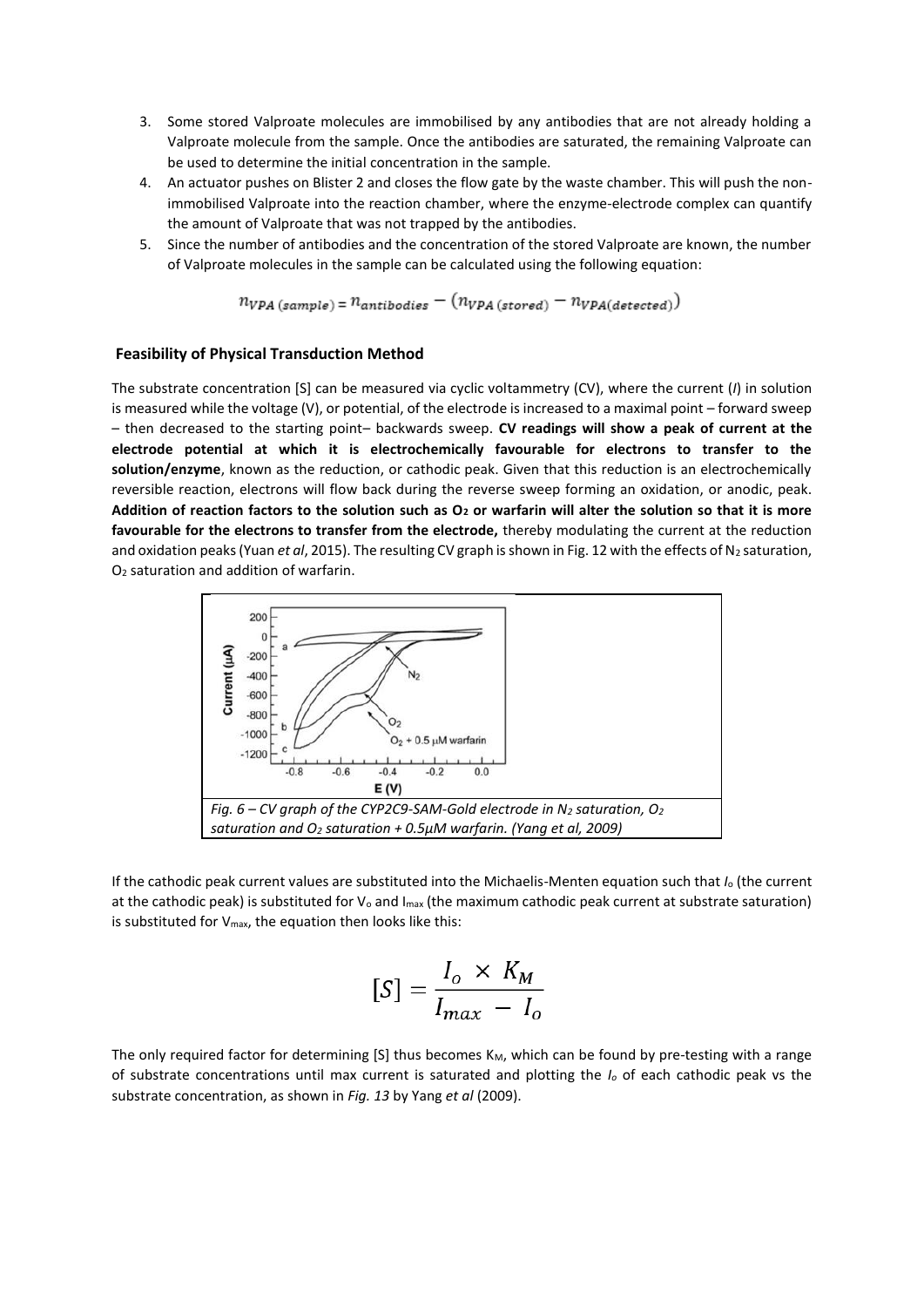# **Originality**

(1) A piece written by the Team;

SenseGlasgow had managed to create a biosensor based on the metabolism of VPA in the body to toxic compounds. The team had a long way while coming up with the right approaches about how to proceed with the given task and what will be the plan that they should they throughout the whole process, however, skills like hardworking, persistence and creativity that each member has, were the one that led to the successful reach of the final stages and finishing the project.

Even though the device is now fully designed, it is worth to point out the instances where the team has shown a highly creative ideas to overcome the problems. These go from creating new functionalities to expand the market size originally available to proving mathematically thee high probability of a resulting working device without access to labs or scientific instrumentation.

The team has developed an innovative way whereby means of using magnetic beads, an expansion of area occurs that allow antibodies to fit in such a small space like the one in our biosensor as well as studied how to immobilize the enzyme, its catalytic cycle and how to measure the changes provoked by a current change

The team did not put any limits to themselves during the process and this led to the creation of successful final product.

(2) A piece written independently by the Team's Supervisor/Professor.

SenseGlasgow's proposed approach to measure the concentration of valproate in serum is uniquely combining a (i) standard competitive assay scheme in an attempt to prepare the biosensor for the capability of differentiating bound valproate from the unbound form, with (ii) magnetic sample processing to increase specificity, and (iii) sensing using a metabolising enzymatic reaction, coupled to an electrode-based readout.

The uniqueness of the approach comes from the latter point, utilising a reaction happening in vivo (metabolising of VPA in the liver) as the sensing mechanism. This had been promoted in the early days of biosensing, but was deemed challenging due to issues with selectivity, as enzymes are often able to metabolise more than one compound.

It is worth noting that my role in the developments has been minimal and the team has carried out the whole project with really minimal support, from conception to iteration of the ideas and their implementation. This is evidenced in the selection of the idea, where the team started from the problem (valproate metabolism) and turned it around into their detection strategy.

I have been impressed by the creativity of the team and their ability to rebound from the hurdles they faced. For example, as the potential limitations in selectivity appeared in their research, they started building more functionalities in the biosensor, recognising its impact in differentiating bound/unbound forms of the analyte.

Finally, it is interesting to note that the Team also came up with a potential application in precision medicine: as the sensor uses the metabolising processes, it could be used to explore patients abilities to metabolise the drug, so not only monitoring and adjusting the dose, but also understanding the root cause of the problem for a more fundamental resolution.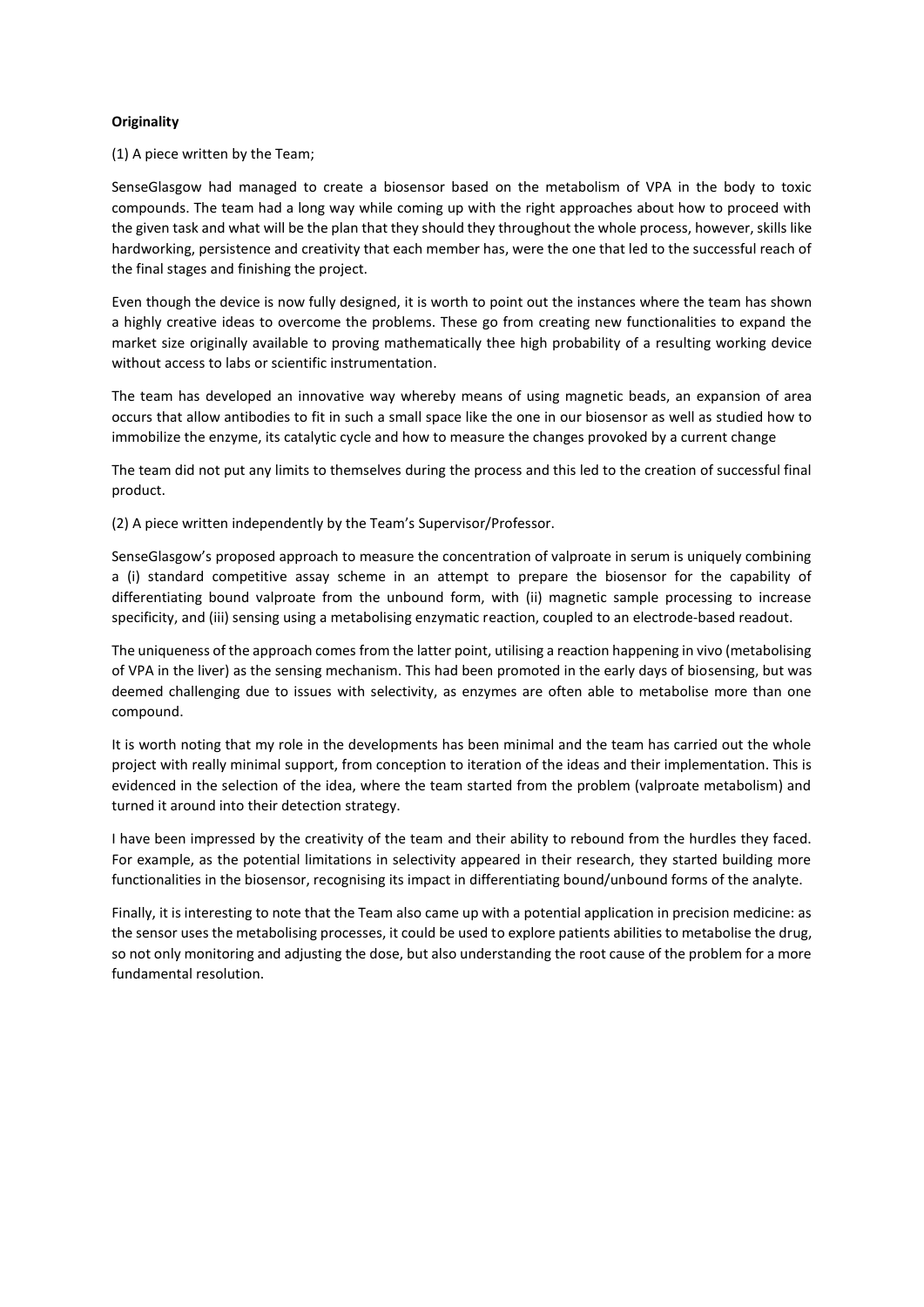#### **Translation potential**

#### **Business model canvas**



*Fig 7. Business model Canvas*

#### **Stakeholder desirability**

Epilepsy is one of the most common neurological diseases. Worldwide around 50 million people have epilepsy. In terms of the UK, 1 in every 100 people suffer from epilepsy (ca. 600,000), with around 30,000 newly diagnosed cases every year. Patients have very limited monitoring possibilities including: Therapeutic drug monitoring (i.e Valporate, Carbamazepine etc) and Invasive monitoring (250 cases/year). From these, 1/3 of patients are prescribed valproate, and must undergo at least 5 blood tests to monitor drug concentration in the blood. The results from these blood tests are available 24 to 36 hours, so patients are not able to monitor their blood frequently due to costs and waiting time of results.

Ideally, patients should be able to monitor the drug concentration in their blood in order to avoid hepatoxicity and have a better quality of life. Our biosensor would help solve these problems for patients prescribed valproate as not only would results be available in 15 minutes, but there would be a record of previous results making it possible to see the patient's evolution and more accessibility. Due to epilepsy being one of the most common neurological diseases this biosensor would be more convenient even for doctors and hospital management as the at home 24 hour accessibility of testing would reduce the amount of patients having to make appointments with doctors to conduct a blood test and would reduce the strain on the hospitals as less patients would be admitted for seizure relapses.

The biosensor would make it possible to only have to check in with the doctor if abnormalities in blood test are found, therefore making it a more efficient experience for both doctor and patient. Insurance companies would also benefit from the wide spread use of this biosensor by epilepsy patients as they would process less paper work as the 50 million people affected would be conducting at home testing, therefore, not billing the insurance company every time they do a blood test.

The product and services of the biosensor would be a VPA home based biosensor. The demand for this biosensor is based on the need to get an accurate prescription to control symptoms and limit to hospital visits. The lack of availability of this kind of biosensor creates for excessive medication causing patients to experience side effects and seizures without previous advice. Since currently blood tests to monitor the amount of drug concentration are not conducted with frequency patients can be prescribed high doses of medication due to the infrequent nature of testing and the lack of patient evolution track.

However, with this biosensor accurate awareness of the amount of AED in the blood would be available around the clock, a more patient personalized medicine, less risk of seizures and side effects of medication and less visits to the hospital. Therefore, the gain creators would-be 24-hour availability, faster results, and portable. The pain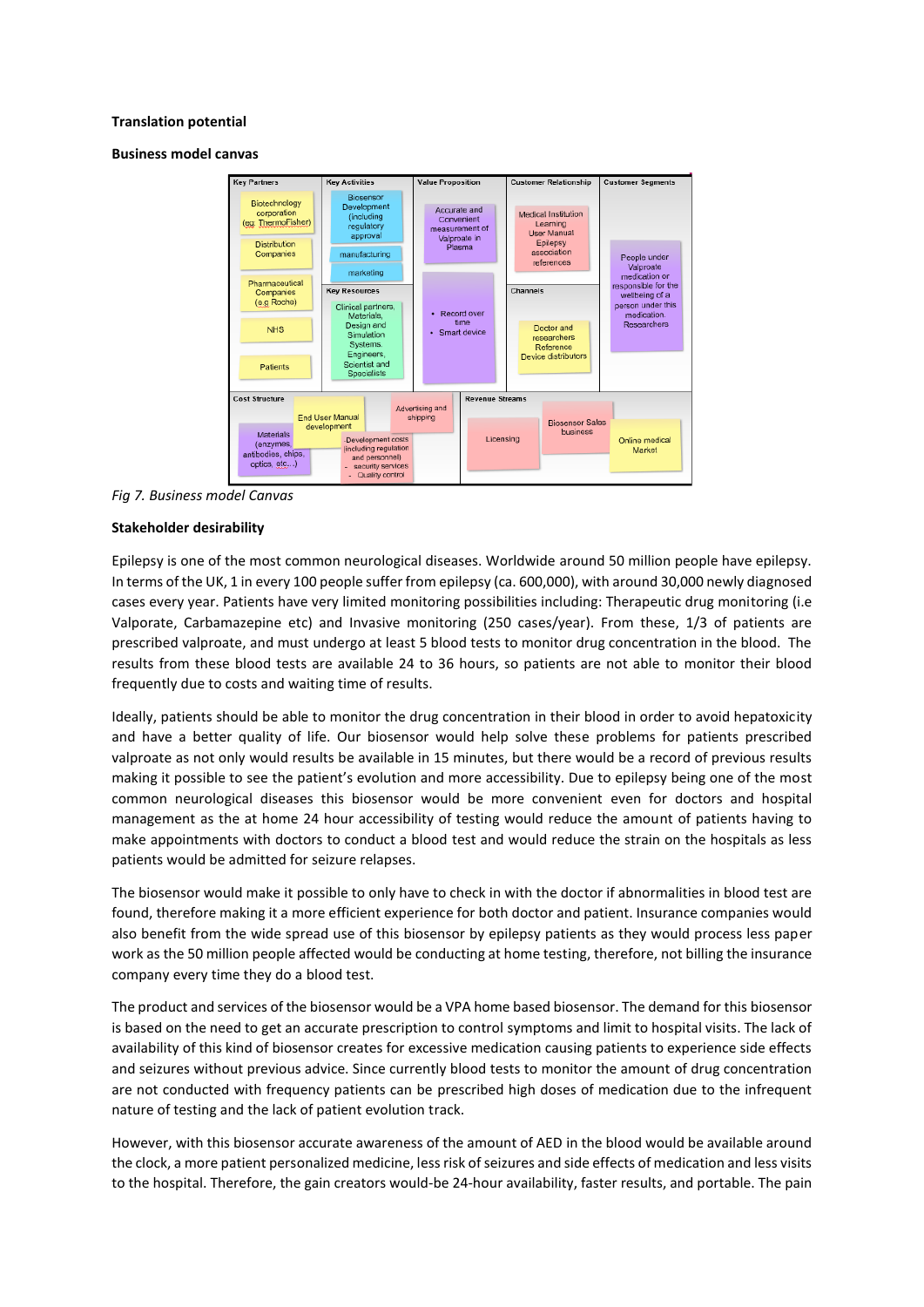relievers are at home usage, patient evolution track, General practitioner communication and smart device that records results on an application. Overall, this biosensor is a more convenient and patient friendly way of monitoring drug concentrations in the blood of epilepsy patients.

# **Business feasibility**

The biosensor's development showcases 3 fundamental activities for the release of the biosensor into the marketplace: Development, Manufacture and Marketing.

The first activity implies the design thinking and simulation process done by engineers and biologists with the support of clinician's advice using various software such as Solidworks and MATLAB. The activity results in a cartridge scaled drawing with detailed specifications on assay preparation, reagents, chemistry reactions and physical transduction of the analogue signal into a digital signal shown in a reader which is also programmed to send a text to the user's phone app and keep a record of it. The regulatory approvals in the UK (i) the Medical Devices Regulations 2002 (SI 2002 No 618, as amended) and (ii) the General Product Safety Regulations 2005 (SI 2005 No 1803) are taken into account during this stage so that it fulfils all requirements to be in the market.

Manufacture, on the other hand, builds prototypes for performance and stress testing as well as mass production of the final biosensor. Aside from the materials used for the cartridge and biological surfaces which will be provided by a partner biotechnology company, it is necessary to have the equipment to transform and combine this materials into the final products (e.g. Laser cutters, centrifuge, incubator)which implies that a qualified user is also required to manipulate such devices ( engineers, technicians, scientists). Patients play a key role during the testing of the software, as our main stakeholder, they participate in the black box testing of the device and the app. The final products are then processed by the NHS which check the requirements validation and packed to be distributed by a partner distribution company to pharmacies around UK.

Finally, the marketing activity was thought to be part of a licencing commercialization agreement with the key partners mentioned. The idea is to apply the strategy of commercialization shown by Servo in '*Licensing with Developmental Funds'* where our company acts as the technological firm selling a license to international distribution company that can potentially convince customers of the quality and reliability of the product (Servo, 1998). The licensing will be revenue dependent with a royalty percentage on agreement with the other company. however, is estimated a 10% royalty percentage as a suitable agreement.

# **Financial viability**

The product's final cost was derived from the consideration of a cost-based price and market-based price. The former refer to the addition of all individual cost of each material and service used in the biosensor's development and the desired profit and the latter one to the price of other biosensors found in the market which could lie between 8£ ( STANDARD Q COVID-19 Ag) up to 133£ (Freestyle libre (glucose)).

Considering that Drug monitoring occurs 3 to 5 times in a year (Pharmacist's Letter, 2010), it would be beneficial to give the product in 2 presentation. The first one would be the biosensor with a paid reader with a price of 25£ while the second is a pack of 3 biosensors with a free detector with a cost of 50£, the resulting profits are expected to be around 10% of the price of the presentation ( 2.5£ and 5£ accordingly)

As mentioned, a license agreement is the commercialization strategy chosen and thus, it is necessary to negotiate the license conditions and convince the partner that our biosensor will create a win-to-win situation for both parties involved. The challenge arises when the market size is considered, where the numbers presented above become unrealistic. Although it is true that 48k test could be sold if sold to all patients under VPA in the UK, it is also true that the regular monitoring of Valproate is not advised by the NICE (The National Institute for Health and Care Excellence, an institution in charge of providing guidance, advice and information in the healthcare sector) (Healt, 2016) ,in fact, a survey conducted to a population of 11 patients with epilepsy by the team show that only 2 female were controlling Phenytoin concentrations. Doctors confirm this suggestion by saying that hepatotoxicity is the only measure controlled and that some studies reject VPA for therapeutic drug monitoring as it does not provide substantial improvements. Reason why the team has found 3 alternatives to expand the UK based marketplace.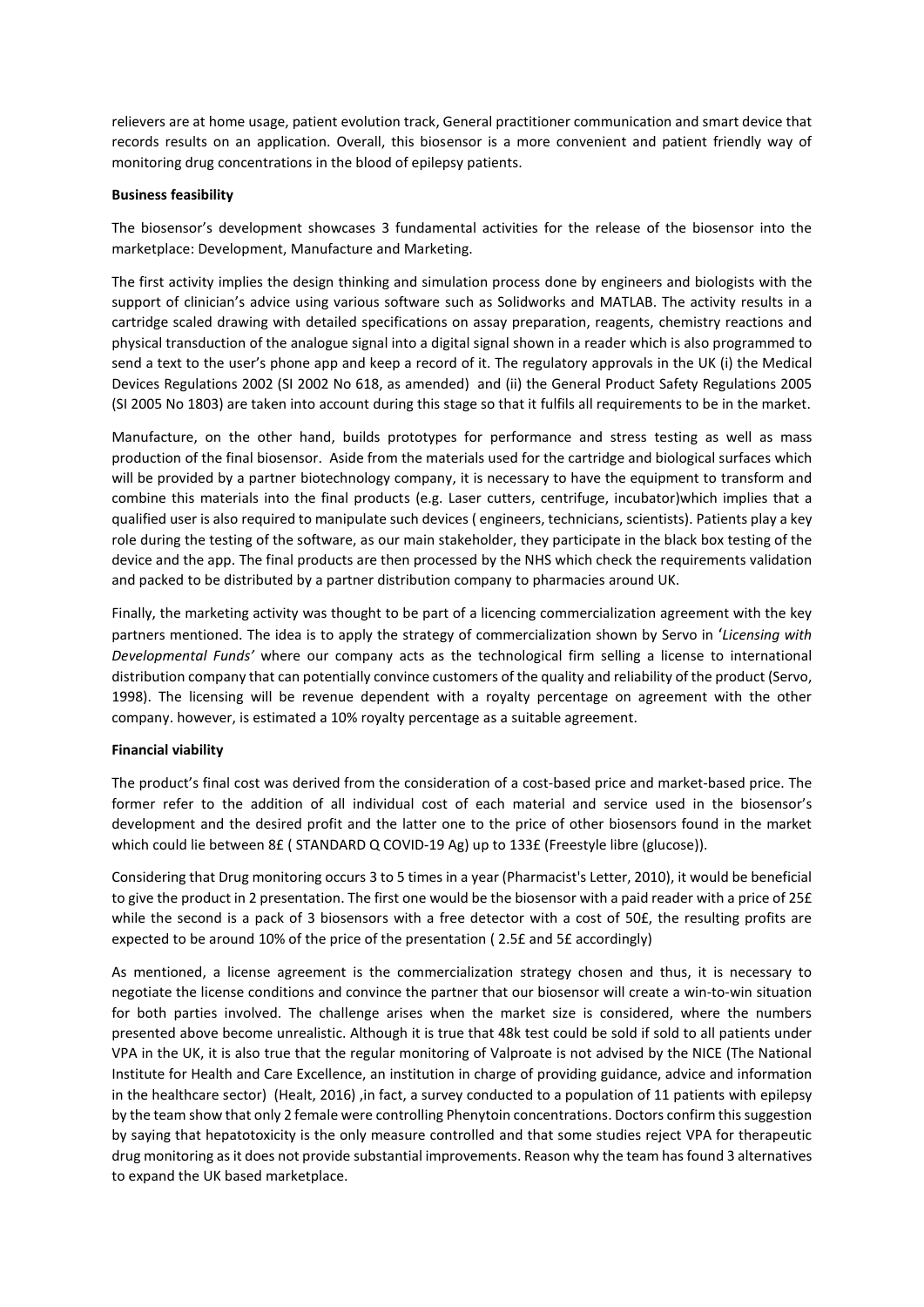Internationalise the biosensor is one of them. Many non-developed countries do not possess the equipment necessary to conduct such test and when are requested by doctors, the test is sent abroad to be examined making the cost and results time to increase. Alternatively, a patient buying the 3 biosensors pack, would avoid unnecessary waste of money and time along the year. The second alternative is the detection of other drugs with the same device. Epilepsy drugs Phenobarbital is a substrate, and Phenytoin is both a substrate and an Inhibitor (which then induces function of the enzyme) and similar to these, there are more than 30 drugs that, in combination with the antibody chamber with the cartridge design, could be measured. Third and last alternative is to use it as a companion of diagnostic studies, the accessibility provided by this biosensor enables this for studies such as a VPA therapy guided by the patients P450 genotype & phenotype. Studies found patients with a low expressor phenotype or defective genotype in enzyme CYP2C9 can have as much as 2x the VPA blood levels from the same dose and 7x the risk for hepatotoxicity (Monostory, et al., 2019) (Zhao, et al., 2017)If VPA blood doses are adapted to these metabolisms, at-risk patients can benefit from VPA safely as lower doses will lead to equal therapeutic effect in patients with a lower P450 metabolic capacity (Budi et al, 2015). Due to the risks and ethics concerns of VPA therapy for at-risk patients, this therapy would be provided with extensive VPA blood monitoring which our biosensor can provide.

The solutions presented change the market size from an ideal maximum 48k to at least a million considering a global market perspective. This gives more freedom when designing the cost projections. Table 1 shows the expected revenues and sales we will likely obtain within the next 4-year period. They were calculated by estimating that the minimum budget required to develop 100 biosensor is around 600 £ just for the obtention of materials and that the process requires a team of at least 1 software engineers (2000£) , 2 scientists ( 4000£) and 2 engineers for the manufacture of the product (4000£), a minimum total budget for 3000 biosensors should be about 26700£ for a startup including the distribution and marketing expenses. Therefore, the Revenues start in -26700 and assuming during the first year the product needs more marketing or updates it could take up to -29500£. Using the profits we expect to make from each sell ( 2.5 for individual packages) a cost projection for the next 4 years can be made, it is shown in table 1 and figure 8. The latter figure continues after the 4<sup>th</sup> year expecting that the product follows a normal life cycle it is expected that reaches a stage of decline following the maturity stage.

|      | Sales (£)      | Revenues (£)           |
|------|----------------|------------------------|
| 2020 |                | $-29.500$              |
| 2021 | 3,000/2 months | 18,300-26,700= -11,200 |
| 2022 | 3.200/2 months | 48,000-11,200=36,800   |
| 2024 | 4,000/2 months | 60,000+39,600=96,800   |
| 2025 | 6,000/2 months | 90,000+99,600=186,800  |



Table 1: Cost projection for individual packages

Fig. 8: Product life cycle for individual presentation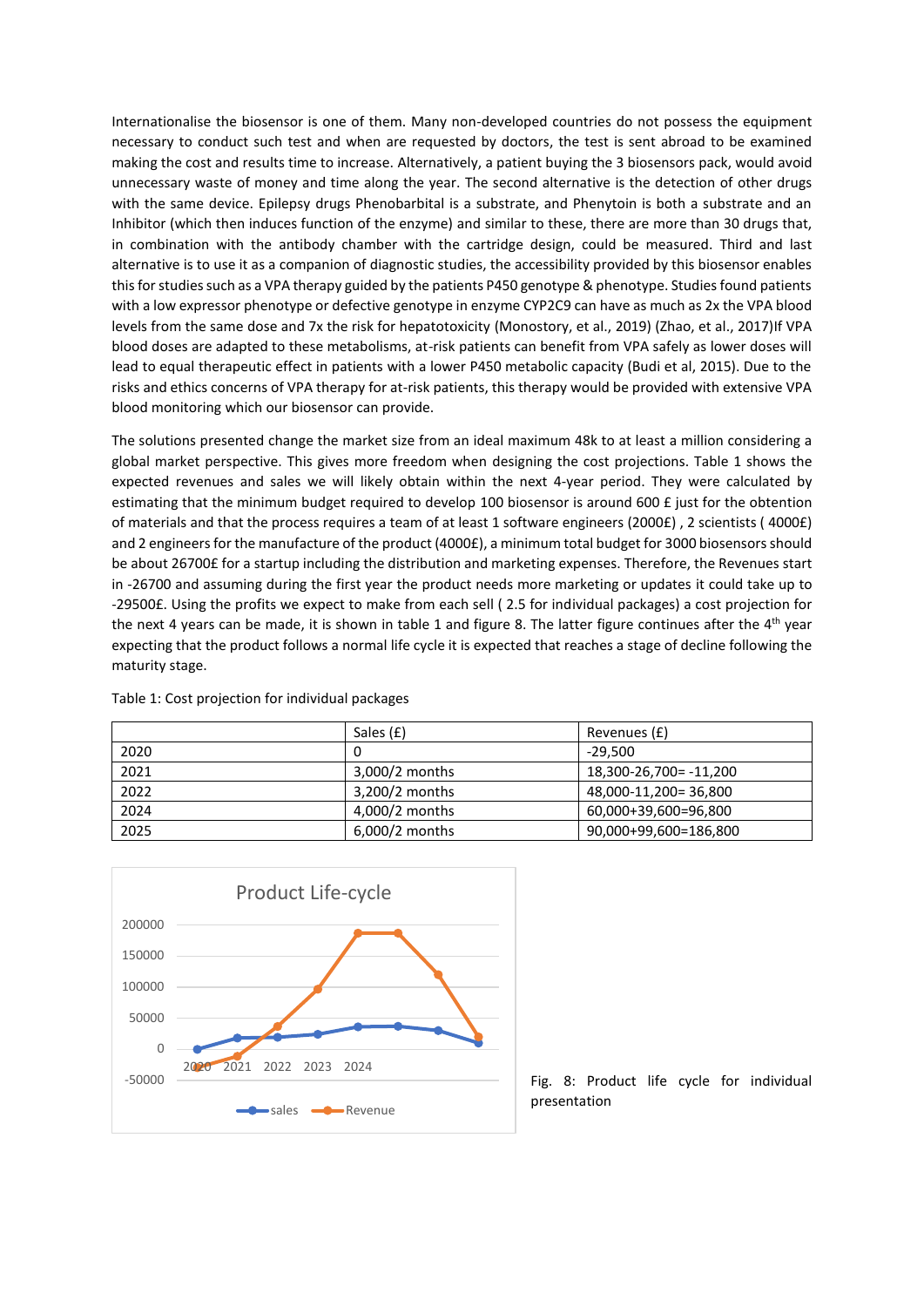#### **Team and support**

#### **Contributions of the Team Members**

Marycarmen Flores López: Besides having designed the reader's user interface, was responsible of the entire Business model plan including entrepreneurship assignments, pitch, and interviews for model validation.

Amin Benz: Led, researched and designed the antibody isolation chamber. Co-authored the creativity pitch and Biosensor & Assay/Feasibility TRD sections. Supported Entrepreneurship Assignments.

Daniel Vilafranca: Led, researched and designed the electrode transduction chamber. Co-authored the creativity pitch and Biosensor & Assay/Feasibility TRD sections.

Álvaro Pérez Guardiola: Was one of the team leaders and focused on cartridge technology and design, as well as general group coordination and liaison with SensUs. In addition, designed the team logo and made the team's 1-minute pitch.

Alexandra Moreno: Contributed to the team by conducting research for scientific papers that would support the feasibility of our biosensor working. Also, created the team banner and oversaw the stakeholder desirability of the TRD

Ivona Ivanova: Contributed to the team by helping with electrode reusability and assisted with the research for creating electrode system. Wrote Originallity and Summary TRD sections

Temisan Atsegoh: Assisted in research and writing up.

#### **People who have given support**

Zulun Ye (University of Glasgow, Scotland): MSc student in electronics & electrical engineering, Advisor for the electronic set up of the device.

Josefina Otero (Universidad de la Republica, Uruguay): 4th year accountancy student. Collaboration in cost modelling and projection terminologies and calculations.

#### **Sponsors**

Nucleo de Ingenieria Biomedica (NIB) Universidad de la Republica, Uruguay : Live guidance with the main head of the department: Franco Simini for the detection system.

#### **Final Remarks**

It should be noted that the COVID-19 crisis affected the SenseGlasgow team particularly hard, as the team members come from five different countries across three continents. This proved to be a challenge initially, as different time zones and Internet access had to be considered when scheduling meetings.

In addition, the team's inability to access laboratories limited the scope of this project's possibilities significantly: no physical testing was performed due to this limitation. This is something that the team is hoping to be able to expand on in the future once access to labs is granted.

#### References

Healt, P. O. f. M., 2016. *Topic 15a. Baseline Audit report.Prescribing Valproate for Bipolar Disorder,* UK: The Royal College of Psychiatrists.

Monostory, K. et al., 2019. Relevance of CYP2C9 Function in Valproate Therapy. *Current Neuropharmacology,*  7(1), pp. .99-106.

Pharmacist's Letter, 2010. *Recommended Lab Monitoring for common medications,* Stockton: Therapeutic Research center.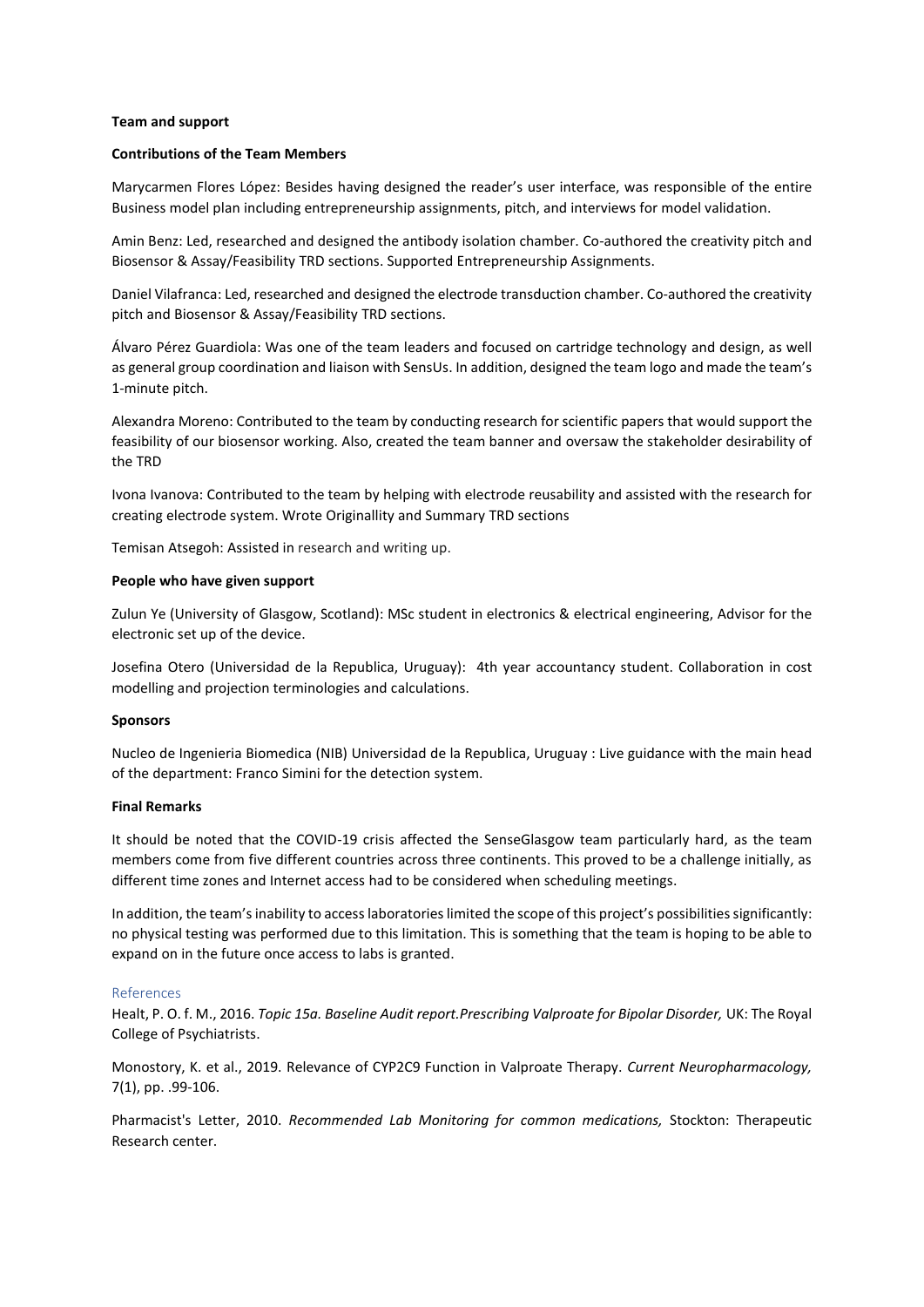Servo, 1998. *Commercialization and Business Planning Guide for the Post-Award Period.* United States: Dawnbreaker Press.

Zhao, M., Zhang, T., Li, G. & Qiu, F., 2017. Associations of CYP2C9 andCYP2A6 Polymorphisms with the Concentrations of Valproate and its Hepatotoxin Metabolites and Valproate-Induced Hepatotoxicity.. *Basic & Clinical Pharmacology & Toxicology,* 121(2), pp. 138-143.

Morales, M. A. and Halpern, J. M. (2018) 'Guide to Selecting a Biorecognition Element for Biosensors', Bioconjugate Chemistry, 29(10), pp. 3231–3239.

Tan, Y. H., Liu, M., Nolting, B., Go, J. G., Gervay-Hague, J., & Liu, G. Y. (2008). A nanoengineering approach for investigation and regulation of protein immobilization. ACS nano, 2(11), 2374–2384.

Tsekenis, G. et al. (2019) 'Comparative Assessment of Affinity-Based Techniques for Oriented Antibody Immobilization towards Immunosensor Performance Optimization', Journal of Sensors, 2019(i).

Makaraviciute, A. and Ramanaviciene, A. (2013) 'Site-directed antibody immobilization techniques for immunosensors', Biosensors and Bioelectronics. Elsevier, 50, pp. 460–471.

Huy, T. Q. et al. (2011) 'Characterization of immobilization methods of antiviral antibodies in serum for electrochemical biosensors', Applied Surface Science. Elsevier B.V., 257(16), pp. 7090–7095.

Hervás, M., López, M. Á. and Escarpa, A. (2010) 'Simplified calibration and analysis on screen-printed disposable platforms for electrochemical magnetic bead-based inmunosensing of zearalenone in baby food samples', Biosensors and Bioelectronics, 25(7), pp. 1755–1760.